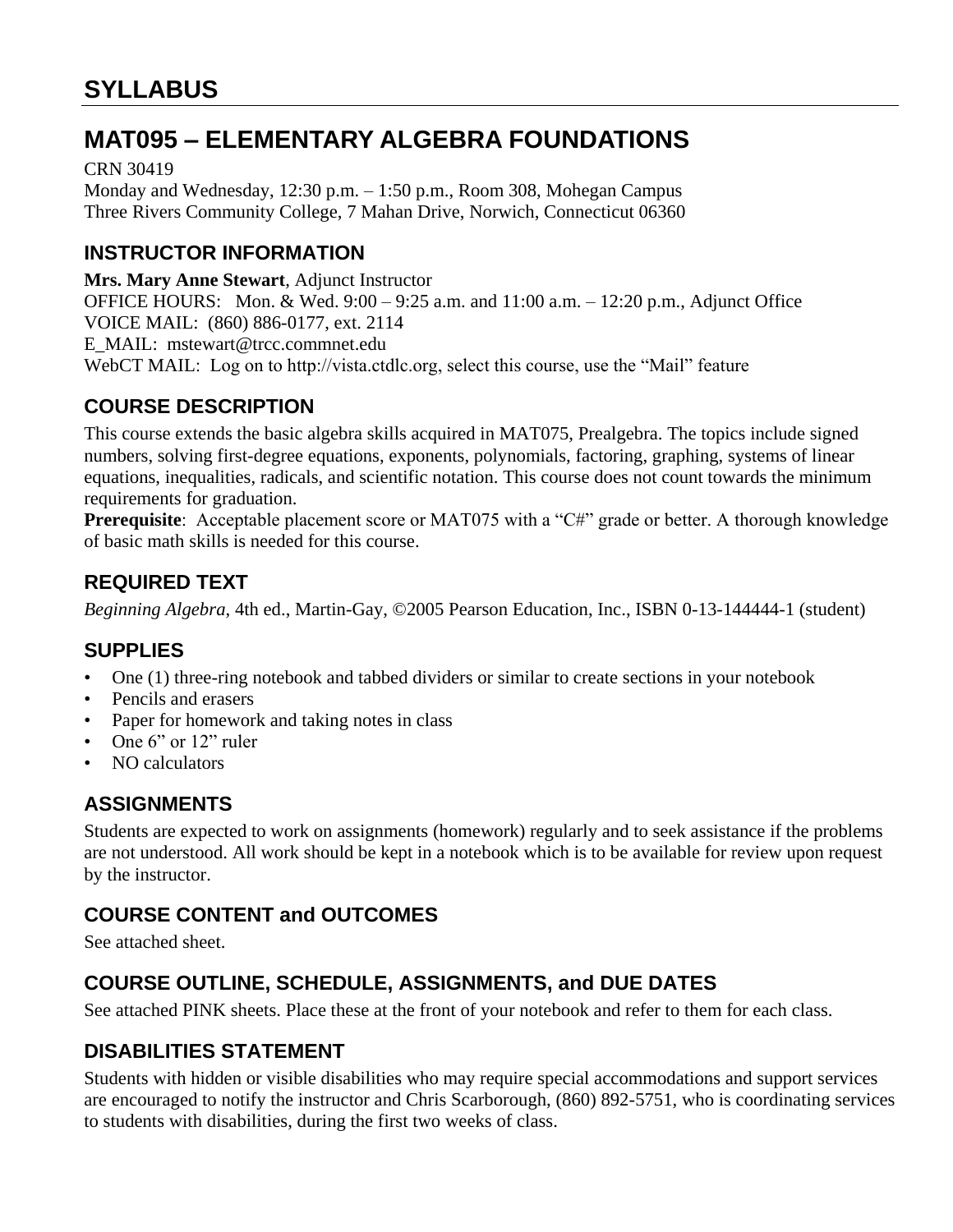### **METHOD OF EVALUATION**

- 3 TESTS: Maximum of 100 points per test. Each student will be allowed to make-up one test on the scheduled "make-up test" day near the end of the semester. The student's final exam grade will be used in place of any missed tests.
- QUIZZES: The sum of all quiz grades, a maximum of 106 points, will count as a 4th test grade. Quizzes will not be accepted after the applicable test date.
- FINAL EXAM: The final exam is mandatory and cumulative, chapters 1 through 6. The final exam will be given on the scheduled date. No make-up, no re-take. Maximum of 100 points on the final exam.
- GRADE for the COURSE: The student's grade for the course will be calculated as follows: 75% of the arithmetic average of the 4 test grades plus 25% of the final exam grade.

### **GRADING SYSTEM**

These letter grades and corresponding numerical grades will be used for tests, final exam, and course grade: A (94–100), A– (90–93), B+ (87–89), B (83–86), B– (80–82), C+ (77–79), C (73–76), C– (70–72), D+ (67–69), D (63–66), D– (60–62), F (below 60)

### **ATTENDANCE**

Students are expected to attend all classes, to arrive for class on time, and to remain for the duration of the class meeting. It is the student's responsibility to request any missed work, assignments, or materials **before** the next class. Students who are consistently tardy, leave class early, and/or walk in and out of class are a distraction to the instructor and the other students. This results in a disruption of the class and the learning process. (See "Student Behavior.")

### **RULES of CONDUCT in CLASS**

- **No food or beverages in the classroom**.
- **Electronic/digital devices**: Cell phones, beepers and similar devices are allowed in class if they are turned off or turned to a silent mode. These devices are NOT to be used in class. When there are extenuating circumstances that require a student be available by such a device, the student must speak to the instructor prior to class, so that together they can arrive at an agreement.
- **Student Behavior**: "*The College has the right and responsibility to take appropriate action when a student's conduct directly and significantly interferes with the College's educational mission and the rights of others to pursue their educational objectives in an environment conducive to learning.*" - from the TRCC Student Handbook

Such action will, at minimum, be the removal of the student from the remainder of that day's class and any graded work from that day will be graded zero, F, with no possibility to make-up that work.

### **ACADEMIC INTEGRITY POLICY**

Each student is expected to demonstrate his/her knowledge of the subject matter on each test and the final exam. If a student is caught cheating on a test or the final exam, he/she will receive a grade of zero, F, and will not be allowed to make-up that test or final exam.

### **COLLEGE WITHDRAWL POLICY**

Dec. 3 Last day to withdraw from classes (Withdraw at the Registrar's Office)

### **CLASS CANCELLATION POLICY**

If class is cancelled by the school, pay attention to radio and TV announcements, call the college's main phone number 860-886-0177, or visit the college's home web page www.trcc.commnet.edu. If class is cancelled by the instructor, a notice will be placed on the classroom door. If time permits, students may be notified by a message on the instructor's voice mail, by email, or by phone.